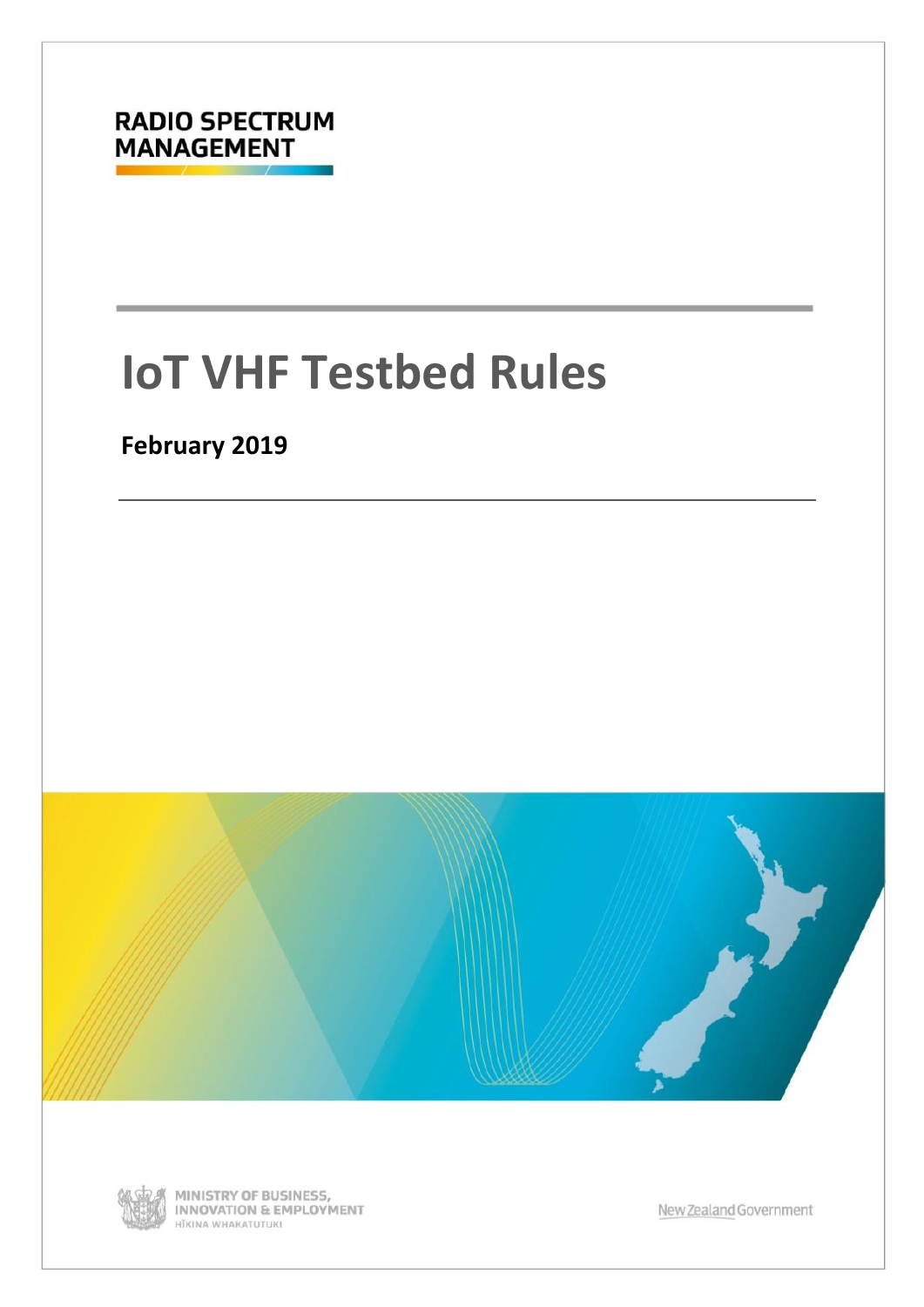### **Purpose**

This document describes the fixed term radio licensing arrangement for the use of Internet of Things (IoT) devices in the VHF band 210 – 220 MHz. Radio licences for using this band for IoT deployment are available by applying through Approved Persons<sup>1</sup>, similar to other radio licence types.

# **Background**

Ministerial decisions were undertaken in 2016 about reusing the former analogue television VHF band III band (174 – 230 MHz) for new usages. It was provisionally agreed that 10 MHz of spectrum between 210 and 220 MHz be set aside for use as an IoT test bed. The aim of this IoT test bed is to provide an additional block of spectrum for IoT use, particularly to facilitate trials of non-standardised IoT ecosystem.

IoT networks by their nature have a broad definition. However they generally have one or more of the following characteristics:

- Operate in a Point to Multi-Point or mesh network configuration
- Low duty cycle
- Narrow bandwidth
- Use shared spectrum resource

Although a General User Radio Licence (GURL) would provide a very simple licensing option, being able to track the use of the band would not be easy. RSM has therefore decided to institute a radio licensing regime that is based on the shared (general use) land mobile simplex service. This allows licences to be issued for RSM to track usage in the band. Similar to general use land mobile simplex operation, devices operating on a particular channel must accept transmissions from other users of that channel.

# **Types of technology permitted**

RSM will not be mandating any specific technology or standard. However during the licensing process, the equipment that is to be deployed by the licence must be stated in the equipment section on the licence.

As the channel is likely to be shared with other users in the same geographic area, equipment has to accept transmissions from other IoT equipment operating in the same channel. RSM does not intend to impose duty cycle limits at this stage. However continuous transmission of services such as broadcasting and continuous voice communications is not permitted.

Users are permitted to frequency hop between channels. However transmissions may only take place on one channel at a time.

**.** 

 $1$  Approved Radio Certifiers and Approved Radio Engineers.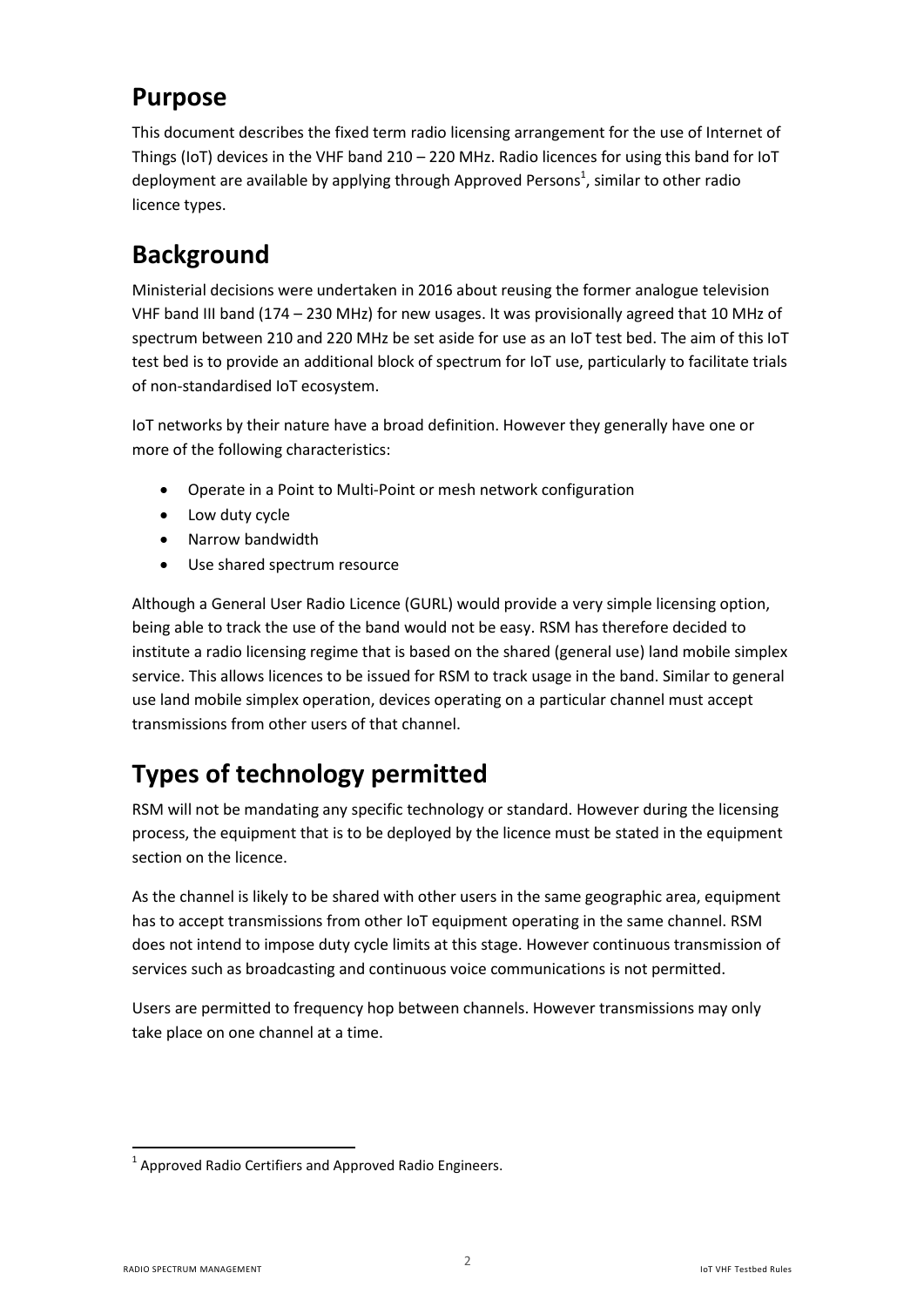# **Security of Tenure**

As this band is for testing purposes, each licence will be issued for one year.

Additional licences may be granted for up to two subsequent years, allowing a total tenure of up to three years. RSM anticipates reviewing this testbed in 2022, to decide the future use of the band.

# **Channel Plan**

RSM has considered existing IoT technologies and standards, as well as the FCC part 90.259 land mobile radio devices that are permitted to operate in the band 217 – 220 MHz. Most IoT services (operating in sub-1 GHz band) reviewed have an emission bandwidth that is less than 200 kHz.

Therefore having 200 kHz channelling would allow for a significant number of current popular IoT protocols to be transposed into this band if desired. Table one outlines a channel plan for the band.

| <b>Channel</b>   | <b>Frequency</b><br>(MHz) | <b>Channel</b> | <b>Frequency</b><br>(MHz) | <b>Channel</b> | <b>Frequency</b><br>(MHz) | <b>Channel</b> | <b>Frequency</b><br>(MHz) |
|------------------|---------------------------|----------------|---------------------------|----------------|---------------------------|----------------|---------------------------|
| IOT <sub>1</sub> | 210.100                   | <b>IOT14</b>   | 212.700                   | <b>IOT27</b>   | 215.300                   | <b>IOT40</b>   | 217.900                   |
| IOT <sub>2</sub> | 210.300                   | <b>IOT15</b>   | 212.900                   | <b>IOT28</b>   | 215.500                   | <b>IOT41</b>   | 218.100                   |
| IOT <sub>3</sub> | 210.500                   | <b>IOT16</b>   | 213.100                   | <b>IOT29</b>   | 215.700                   | <b>IOT42</b>   | 218.300                   |
| IOT4             | 210.700                   | <b>IOT17</b>   | 213.300                   | <b>IOT30</b>   | 215.900                   | <b>IOT43</b>   | 218.500                   |
| IOT5             | 210.900                   | <b>IOT18</b>   | 213.500                   | <b>IOT31</b>   | 216.100                   | <b>IOT44</b>   | 218.700                   |
| IOT6             | 211.100                   | <b>IOT19</b>   | 213.700                   | <b>IOT32</b>   | 216.300                   | <b>IOT45</b>   | 218.900                   |
| IOT7             | 211.300                   | <b>IOT20</b>   | 213.900                   | IOT33          | 216.500                   | <b>IOT46</b>   | 219.100                   |
| IOT8             | 211.500                   | <b>IOT21</b>   | 214.100                   | <b>IOT34</b>   | 216.700                   | <b>IOT47</b>   | 219.300                   |
| IOT9             | 211.700                   | <b>IOT22</b>   | 214.300                   | <b>IOT35</b>   | 216.900                   | <b>IOT48</b>   | 219.500                   |
| <b>IOT10</b>     | 211.900                   | <b>IOT23</b>   | 214.500                   | <b>IOT36</b>   | 217.100                   | <b>IOT49</b>   | 219.700                   |
| <b>IOT11</b>     | 212.100                   | <b>IOT24</b>   | 214.700                   | IOT37          | 217.300                   | <b>IOT50</b>   | 219.900                   |
| <b>IOT12</b>     | 212.300                   | <b>IOT25</b>   | 214.900                   | <b>IOT38</b>   | 217.500                   |                |                           |
| <b>IOT13</b>     | 212.500                   | <b>IOT26</b>   | 215.100                   | <b>IOT39</b>   | 217.700                   |                |                           |

#### **Table One – IoT testbed channel plan**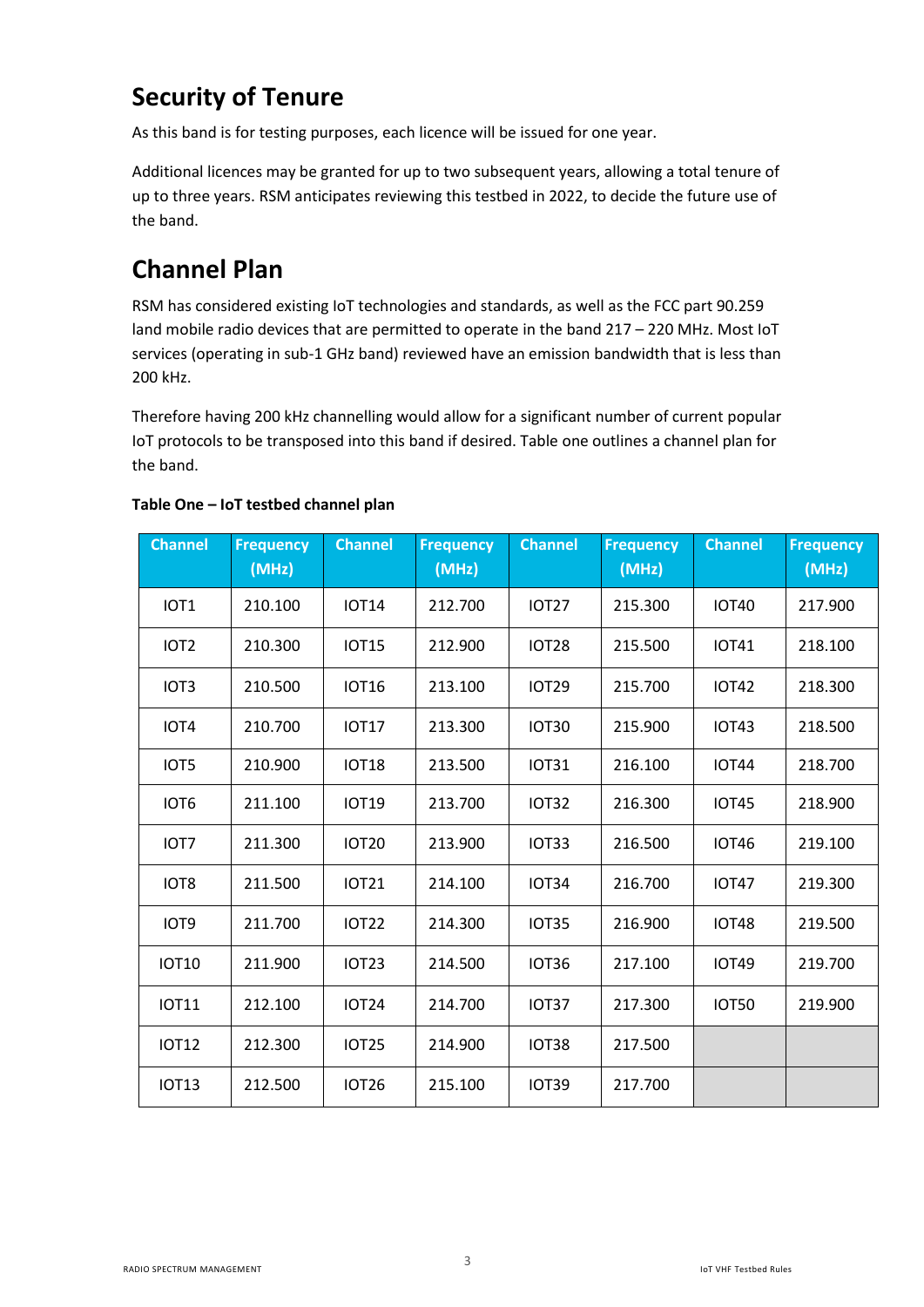### **Licensing arrangements**

### **Shared Service**

Licences will be assigned on a first come first served basis. The band will be licensed in a similar fashion to those in the land mobile radio simplex system.

#### **Power**

Maximum power of up to -7dBW (200 milliwatts) e.i.r.p. is permitted. This is a balance between the power limits that are available to IoT networks and that equipment that is certified for the US land mobile band (2 watts). The EIRP that the device is capable of must be stated on the licence (up to the maximum power as permitted).

#### **Permitted Emissions**

As part of the licensing process, emission bandwidth must be specified as per the ITU emission designator codes. Each potential emission that would be used by the licensee must be specified on the licence.

The emissions in table two are pre-populated on a planned IoT spectrum record to provide a template for applicants. However the Approved Person shall modify the emission designators on the licence as appropriate to recognise all potential emissions that would be used by the licensee on that specific licence (up to 200 kHz). Approved Persons shall also remove any superfluous emissions designators.

| Protocol    | Designator |
|-------------|------------|
| Sigfox      | 192KD2D    |
| NB-IoT      | 180KW7D    |
| Zigbee      | 40K0GXW    |
| LoRa        | 125KX1D    |
| FCC part 90 | 44K5G1D    |

#### **Table Two – Prepopulated emissions for spectrum records in the IoT test bed**

#### **Licensing services in the IoT band**

As outlined in the background section, licensing services in this IoT band will be similar to the licensing process that is undertaken for a land mobile radio simplex service.

Approved Persons should undertake licensing in the following way:

Select the following licence type in a new application: